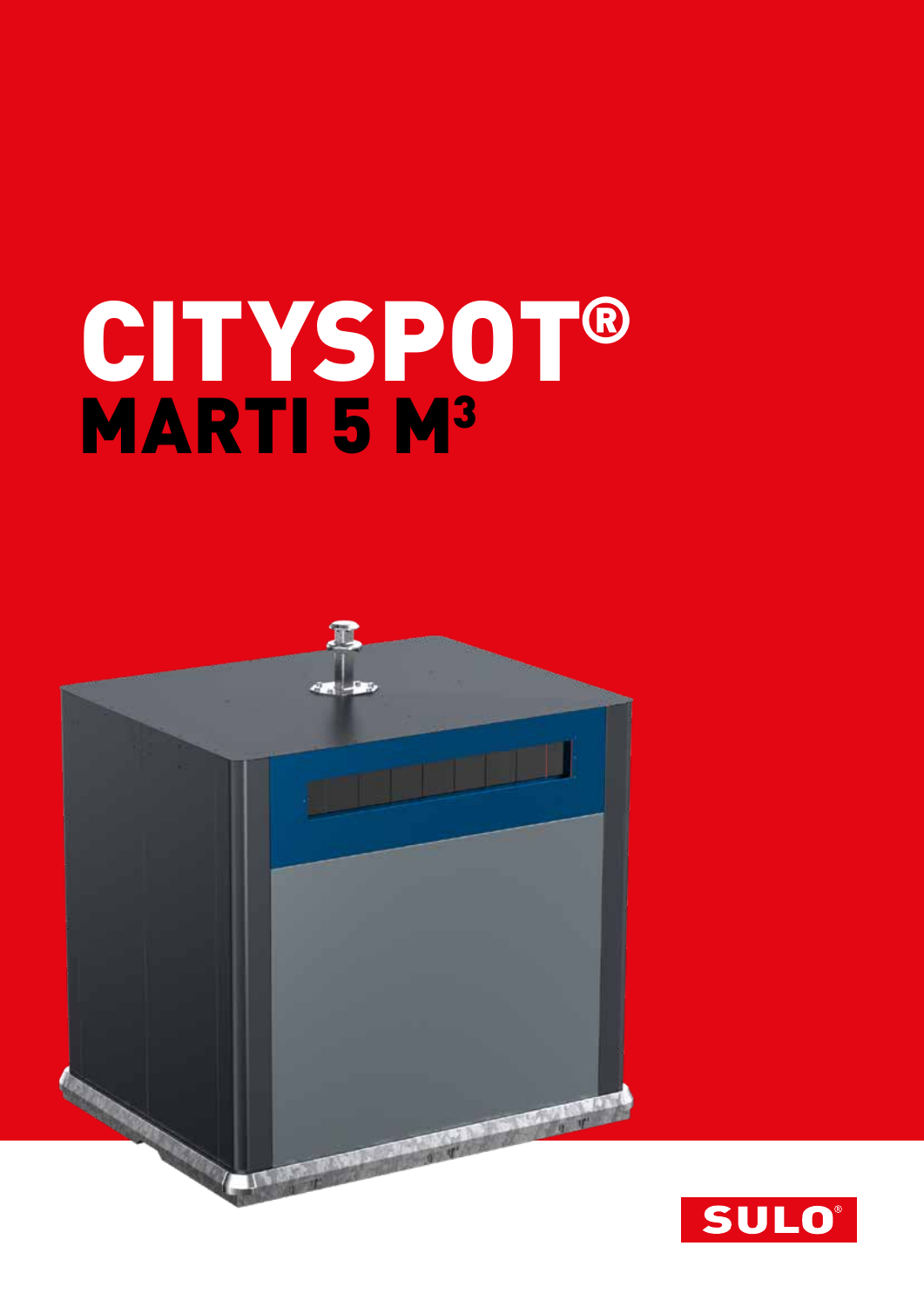LEVEL MEASUREMENT

PAY AS YOU

# PREMIUM IN DESIGN AND FUNCTION Marti 5 m<sup>3</sup>

Ã

BILATERAL

莆

 $\bullet$ 

ACCESS CONTROL

**VERTICAL** 

r

トッ)









## **This solid and puristic metal bank allows the optimal use of the full volume and obstacle-free insertion of large-sized recyclables**

NEW STATE OF HEAT AND A RESIDENCE OF

- Rounded edges and smooth surfaces without dead spaces guarantee maximum comfort in handling, emptying and maintenance
- **Advanced ergonomics due to reduced** throw-in-height
- Best ratio size-useable-space thanks to double chains guided by rollers
- **Interior can be completely filled, no obstacle for** throwing and collecting
- 90° opening flaps mean that emptying is completely friction-free
- The ultimate bank for large recyclables and cardboard
- Large metal surfaces allow full individualisation with stickers
- **Marti is the only recycling bank that can be** equiped with access control for pay as you throw policy. It´s moveability is an advantage in comparison with underground and semiundergroundsystem



DISABILITY ACCESS  $\frac{1}{\sqrt{2}}$  of



#### LIFTING DEVICES



Kinshofer

## SLOT SYSTEMS\*

\* All slot Systems on demand





**Residual waste** Slate Grey RAL 7015



**Cardboard** Signal Blue RAL 5005



**Residual waste** Slate Grey RAL 7015



**Paper** Signal Blue RAL 5005

**Big user Flap**

## **COLOURS**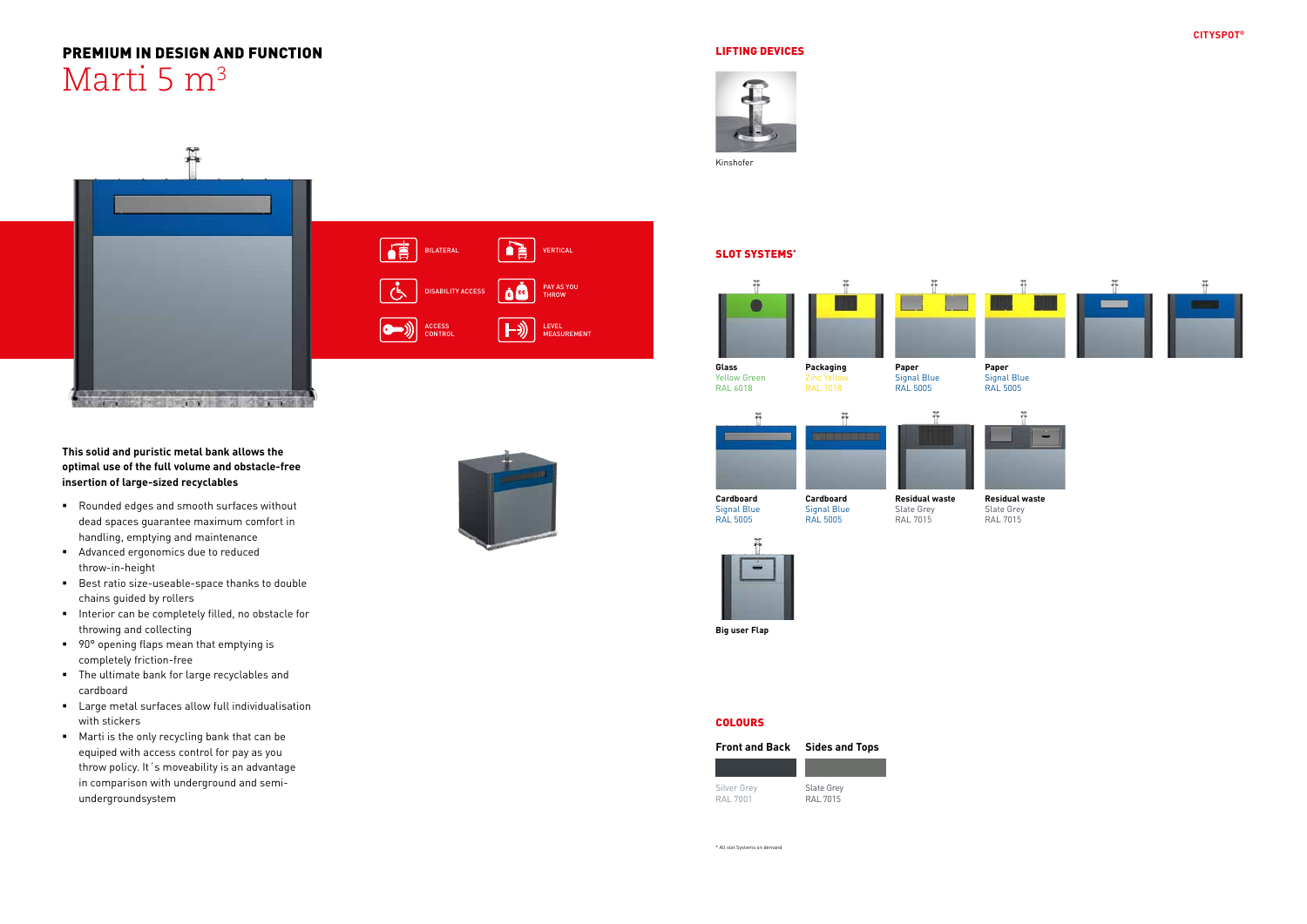

#### Marti 5m<sup>3</sup>

### CENTERING SYSTEM



Facilitate the stations; so banks are always aligned at the same location 100 x 36,7

# Cityspot® TECHNICAL SPECIFICATIONS\*

## Cityspot® TECHNICAL INFORMATION\*



| Dimensions $\sim$ (mm) |      | <b>Volumes</b>                  |     |
|------------------------|------|---------------------------------|-----|
| A Width                | 1911 | Useful Volumes ~ $[m^3]$ 4.84   |     |
| <b>B</b> Height        | 2028 | Unloaded weight (kg)            | 400 |
| C Depth                | 1861 | Space requirements $[m^2]$ 3,56 |     |

| $5 \text{ m}^3$                                                               |
|-------------------------------------------------------------------------------|
|                                                                               |
| Depth: 1508 mm<br>Width: 1190 mm<br>Height: 2028 mm                           |
| $4,61 - 4,84$ m <sup>3</sup>                                                  |
| 400 kg                                                                        |
| Kinshofer                                                                     |
|                                                                               |
| 2,19                                                                          |
| 7 per truck                                                                   |
|                                                                               |
| $\blacksquare$                                                                |
| tion: polyethylene foam + high density polyethy-<br>lene protection           |
|                                                                               |
| ŧ                                                                             |
| $1-2$ min                                                                     |
| Double flap, vertical                                                         |
|                                                                               |
| ٠                                                                             |
|                                                                               |
|                                                                               |
|                                                                               |
| Flap: 620x305 mm<br>Strap port: 620x330 mm                                    |
| Valve: 490x110 mm                                                             |
| Valve: 400x230 mm or<br>620x305 mm                                            |
| Valve: 1 200x110 mm<br>Cardboard strap openings:<br>00x110 mm or 1 530x110 mm |
| EPDM flap - Ø200 mm hole                                                      |
| Valve: 400x230 mm or<br>620x305 mm                                            |
| 620 x 327 mm                                                                  |
|                                                                               |

| Depth: 1508 mm<br>Width: 1190 mm<br>Height: 2028 mm                                     |  |  |
|-----------------------------------------------------------------------------------------|--|--|
| 4,61-4,84 $m3$                                                                          |  |  |
| 400 kg                                                                                  |  |  |
| Kinshofer                                                                               |  |  |
|                                                                                         |  |  |
| 2,19                                                                                    |  |  |
| 7 per truck                                                                             |  |  |
|                                                                                         |  |  |
| ä                                                                                       |  |  |
| Double skin installation: polyethylene foam + high density polyethy-<br>lene protection |  |  |
|                                                                                         |  |  |
| ŧ                                                                                       |  |  |
| $1-2$ min                                                                               |  |  |
| Double flap, vertical                                                                   |  |  |
|                                                                                         |  |  |
| ٠                                                                                       |  |  |
| ٠                                                                                       |  |  |
| ٠                                                                                       |  |  |
|                                                                                         |  |  |
| Flap: 620x305 mm<br>Strap port: 620x330 mm                                              |  |  |
| Valve: 490x110 mm                                                                       |  |  |
| Valve: 400x230 mm or<br>620x305 mm                                                      |  |  |
| Valve: 1 200x110 mm<br>Cardboard strap openings:<br>1 200x110 mm or 1 530x110 mm        |  |  |
| EPDM flap - Ø200 mm hole                                                                |  |  |
| Valve: 400x230 mm or<br>620x305 mm                                                      |  |  |
| 620 x 327 mm                                                                            |  |  |
|                                                                                         |  |  |

NF EN 13071

Front and Rear Sides and Top



#### PERSONALISATION